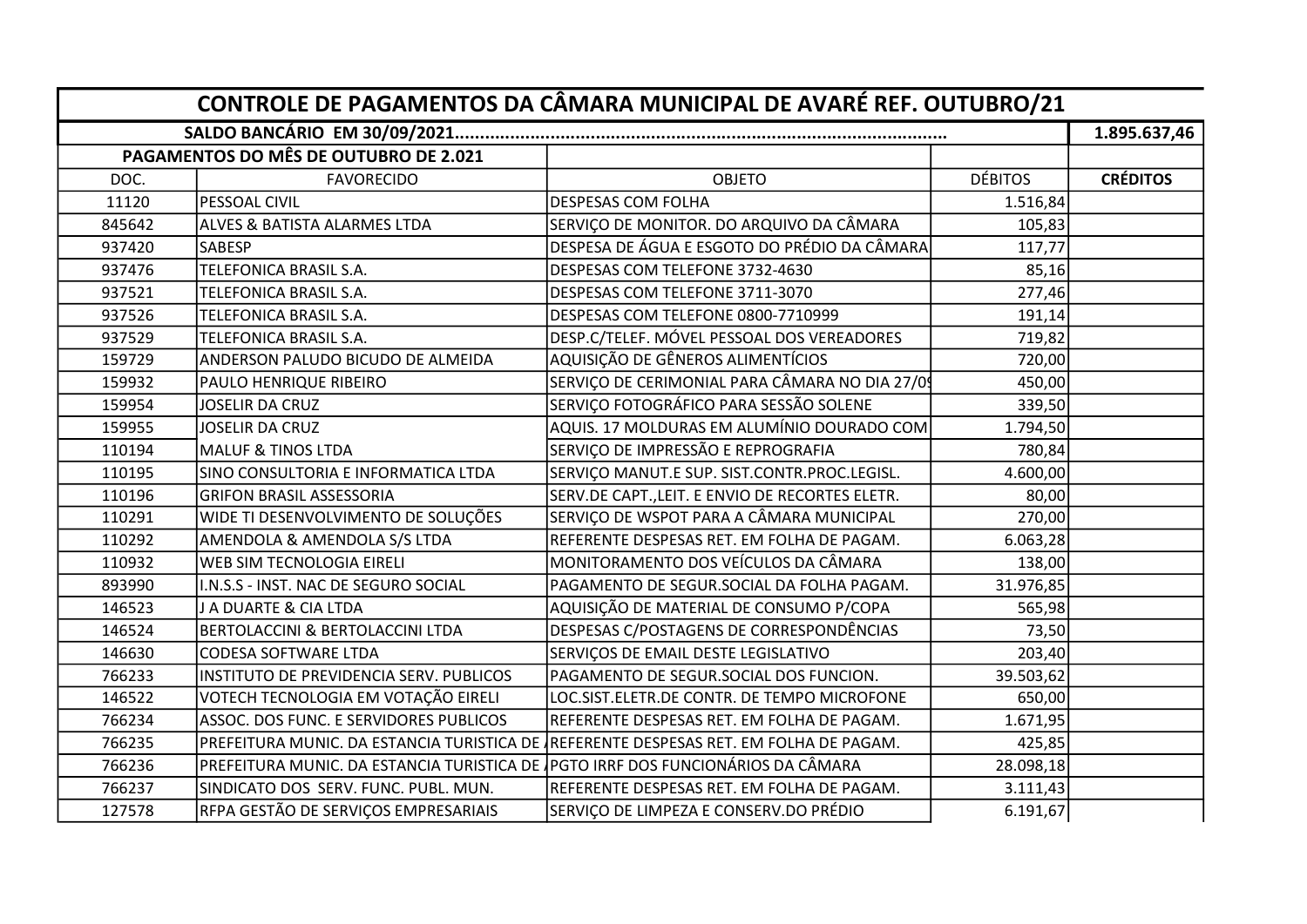| 9283    | C PIAGENTINO DA SILVA                       | SERVIÇO DE SEGURANÇA P/SESSÃO DA CÂMARA                                                | 698,24     |  |
|---------|---------------------------------------------|----------------------------------------------------------------------------------------|------------|--|
| 131645  | LEANDRO CABRAL PASSARELI                    | AQUISIÇÃO DE MATERIAL DE CONSUMO                                                       | 63,00      |  |
| AV.DEB. | CAIXA ECONOMICA FEDERAL                     | REF.CONSIGNADO RET.EM FOLHA DE PAGAM.                                                  | 18.943,58  |  |
| 327698  |                                             | PREFEITURA MUNICIPAL DA ESTÂNCIA TURISTICA PAGAM.DE ISSQN RETIDO EM NFS PG P/CÂMARA    | 805,89     |  |
| 835589  | CGPM - CENTRO DE GESTÃO E MEIOS             | PAGAM.SEM PARAR DOS VEÍCULOS DA CÂMARA                                                 | 515,32     |  |
| 835735  | INTERROGAÇÃO FILMES LTDA                    | SERVIÇO DE AUTÊNTICO 2 CDN STREAMIN                                                    | 200,00     |  |
| 836058  | CIEE-CENTRO DE INTEGR.EMPRESA ESCOLA        | REFERENTE TAXA CONVÊNIO BOLSA ESTAGIÁRIOS                                              | 564,34     |  |
| 873618  | PAPELARIA EMEGE LTDA                        | AQUISIÇÃO DE ITENS DE MATERIAL DE EXPEDIENTE                                           | 1.017,41   |  |
| 836189  | PAPELARIA EMEGE LTDA                        | AQUISIÇÃO DE 15 (QUINZE) CAIXAS DE PAPEL A4                                            | 2.625,00   |  |
| 122592  | AUTO POSTO SÃO PEDRO DE AVARÉ LTDA          | DESP. C/ ABASTECIM. DOS VEÍCULOS DA CÂMARA                                             | 1.972,75   |  |
| 125422  | VERTENTE COMUNICAÇÃO LTDA                   | SERVIÇO DE PUBLICAÇÃO P/ CÂMARA MUNICIPAL                                              | 80,00      |  |
| 125423  | J A DUARTE & CIA LTDA                       | AQUISIÇÃO DE MATERIAL DE CONSUMO P/COPA                                                | 231,12     |  |
| 912460  | CORPUS PRIME TECNOLOGIA & INTELI            | PRESTAÇÃO DE SERVIÇO DE LIMPEZA, ASSEIO E CONSE                                        | 8.146,25   |  |
| 912465  | COMPANHIA DE PROC.DE DADOS-PRODESP          | SERVIÇO DE PUBLICAÇÃO DOS ATOS DO LEGISLATIVO                                          | 258,13     |  |
| 154476  | CIA. LUZ E FORÇA SANTA CRUZ                 | PAG.ENERGIA ELÉTRICA DO PRÉDIO DA CÂMARA                                               | 4.988,86   |  |
| 154529  | TELEFONICA BRASIL S.A.                      | SERVIÇO DE ACESSO À INTERNET                                                           | 608,33     |  |
| 798685  | <b>MENDES &amp; SILVESTRE LTDA</b>          | SUPORTE TÉCNICO EM CENTRAL PRIVADA PABX                                                | 213,53     |  |
| 128715  | <b>BERTOLACCINI &amp; BERTOLACCINI LTDA</b> | DESPESAS C/POSTAGENS DE CORRESPONDÊNCIAS                                               | 16,80      |  |
| 128733  |                                             | PHABRICA DE PRODUCOES SERVICOS DE PROPAG SERVIÇO DE PUBLICAÇÃO DOS ATOS DO LEGISLATIVO | 105,00     |  |
| 128770  | <b>JOSELIR DA CRUZ</b>                      | SERVIÇO FOTOGRÁFICO PARA SESSÃO SOLENE                                                 | 339,50     |  |
| 539978  | COOP-ODONTOCLASSIC - COOPERATIVA            | PLANO ODONTOL.DOS FUNCION. DA CÂMARA                                                   | 737,20     |  |
| 146546  | VANIA REGINA SIMONASSI RAGAZZINI            | CONFECÇÃO A MÃO EM PAPEL PERGAMINHO E NANQ                                             | 1.500,00   |  |
| 146802  | PAULO HENRIQUE RIBEIRO                      | SERVIÇO DE CERIMONIAL PARA CÂMARA NO DIA 17/10                                         | 550,00     |  |
| 112746  |                                             | UNIMED DE AVARE COOPERATIVA DE TRABALHO PLLANO DE SAÚDE DOS FUNCIONÁRIOS DA CÂMARA     | 24.372,64  |  |
| AV.DEB. | PESSOAL CIVIL                               | <b>DESPESAS COM PAGAMENTO PESSOAL</b>                                                  | 171.098,46 |  |
| 118996  | VERTENTE COMUNICAÇÃO LTDA                   | SERVIÇO DE PUBLICAÇÃO P/ CÂMARA MUNICIPAL                                              | 65,00      |  |
| 119011  | VANESSA CRISTINA PINTO                      | SERVIÇO DE ENCADERNAÇÃO DOS DOCUMENTOS                                                 | 300,00     |  |
| 753166  | COMPANHIA DE PROC.DE DADOS-PRODESP          | SERVIÇO DE PUBLICAÇÃO DOS ATOS DO LEGISLATIVO                                          | 193,60     |  |
| 753693  | CIEE-CENTRO DE INTEGR.EMPRESA ESCOLA        | REFERENTE TAXA CONVÊNIO BOLSA ESTAGIÁRIOS                                              | 564,34     |  |
| 753810  | PAPELARIA EMEGE LTDA                        | AQUISIÇÃO DE ITENS DE MATERIAIS DE EXPEDIENTE                                          | 540,35     |  |
| 598995  | TELEFONICA BRASIL S.A.                      | DESPESAS COM TELEFONE 0800-7710999                                                     | 191,01     |  |
| 599009  | TELEFONICA BRASIL S.A.                      | DESP.C/TELEF. MÓVEL PESSOAL DOS VEREADORES                                             | 719,82     |  |
| 777255  | NILMAR PEREIRA DE SOUZA                     | ADIANTAMENTO P/DESPESAS DE PRONTO PAGAMENT                                             | 200,00     |  |